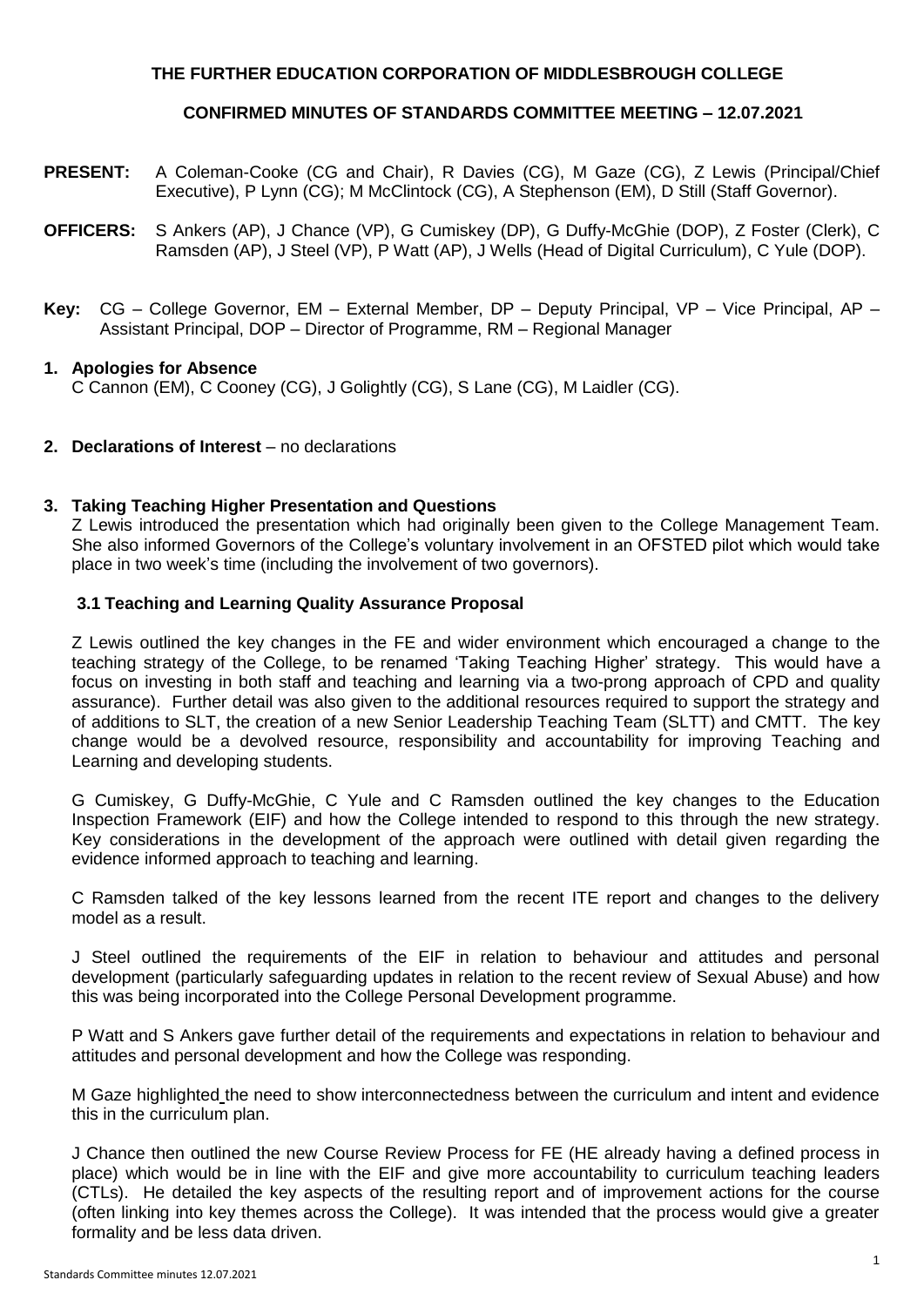Z Lewis gave a full account of the Digital Strategy 2021-25 including: a review of the VLE system which had resulted in the future use of Office 365; Digital Champions; and a digital leaders group.

Z Lewis summarized all of the key changes which had significant support from staff including: over £300K of investment in teaching and learning; devolvement of responsibility, resource and accountability; strengthening teachers and middle managers' understanding of why, how and when we deliver content; how we develop behaviour, attitudes, skills, personal development and assess impact and what we can do to improve; supporting our digital transformation strategy and raising the bar to 'teach back better'.

### The Teaching and Learning Strategy 2021-2023

Z Lewis gave the background to the strategy including the new evidence base and development of the professional culture (Taking Teaching Higher Cycle) aligned to the ETF professional standards. The Teaching and Learning Draft Strategy would go to the September Strategic Board Meeting for approval.

Governors' questions and discussion included: the benefits of external CPD including regional and national groups and ability to release staff; (including abatement for Heads of T&L); ETF Outstanding Teaching and Learning course and related bids; the start place for the Teaching and Learning Strategy and where the College will be in a year's time; how the theoretical evidence base was arrived at for the College and of wider use locally and nationally; the process for consistency across the College and how this is directed; how the College would feedback and how this would be measured – through termly focused reviews ideally ahead of Standards meetings which would get summary reports; and a possible external review of High Needs.

Z Lewis detailed the quality assurance reporting suite of indicators for teaching and learning reports next academic year for governors which would ensure a greater consistency across the College. Governors were supportive of the approach and *approved* their usage.

### **3.2 Standards Committee Future Agendas**

Z Lewis went through the proposed report structure for future Standards agendas outlining the reasons for changes.

Governor discussion and questions included: the definition of 'teacher' (one who works 3 hours or more in relation to occasional staff); assurances re assessing the interconnectivity of the six week drop out rate and initial advice and guidance (through Departments) and the detail within the SARs sessions; careers development and how this was approached through both the curriculum and wider personal development programme and six week drop out and careers guidance referrals.

#### **3.3 Self Assessment Format**

J Chanced outlined the five proposed SAR format for 2020 / 2021 SAR reports:

- Further alignment towards the EIF
- Thermometers for grading judgements
- Volume tables at the front to allow for judgement of proportionality
- Implementation divided into provision types
- Separating behaviour/attitude and personal development

Governors asked that intent with a view of base line assessing this in September. *Action by J Chance.*

#### **3.4 Destinations Report**

J Chance outlined the full range of destination data accumulated from the past year.

Governors' discussion and questions included: clarification re construction Level 1 numbers and detail of progress to Level 2 and 3; accuracy of NEETs figures and wider discussion in relation to NEETs; the complexities between DfE reporting of destinations (leavers only) and wider College reporting of progress within College; greater differentiation for apprenticeships (apprenticeships; higher apprenticeships and degree apprenticeships); the requirement for all learners to know progress linked to what they have learned and associated expectations on leaders to have this detailed knowledge.

## **3.5 ITE Inspection Update**

C Ramsden gave an update on the course and success outcomes for students this year.